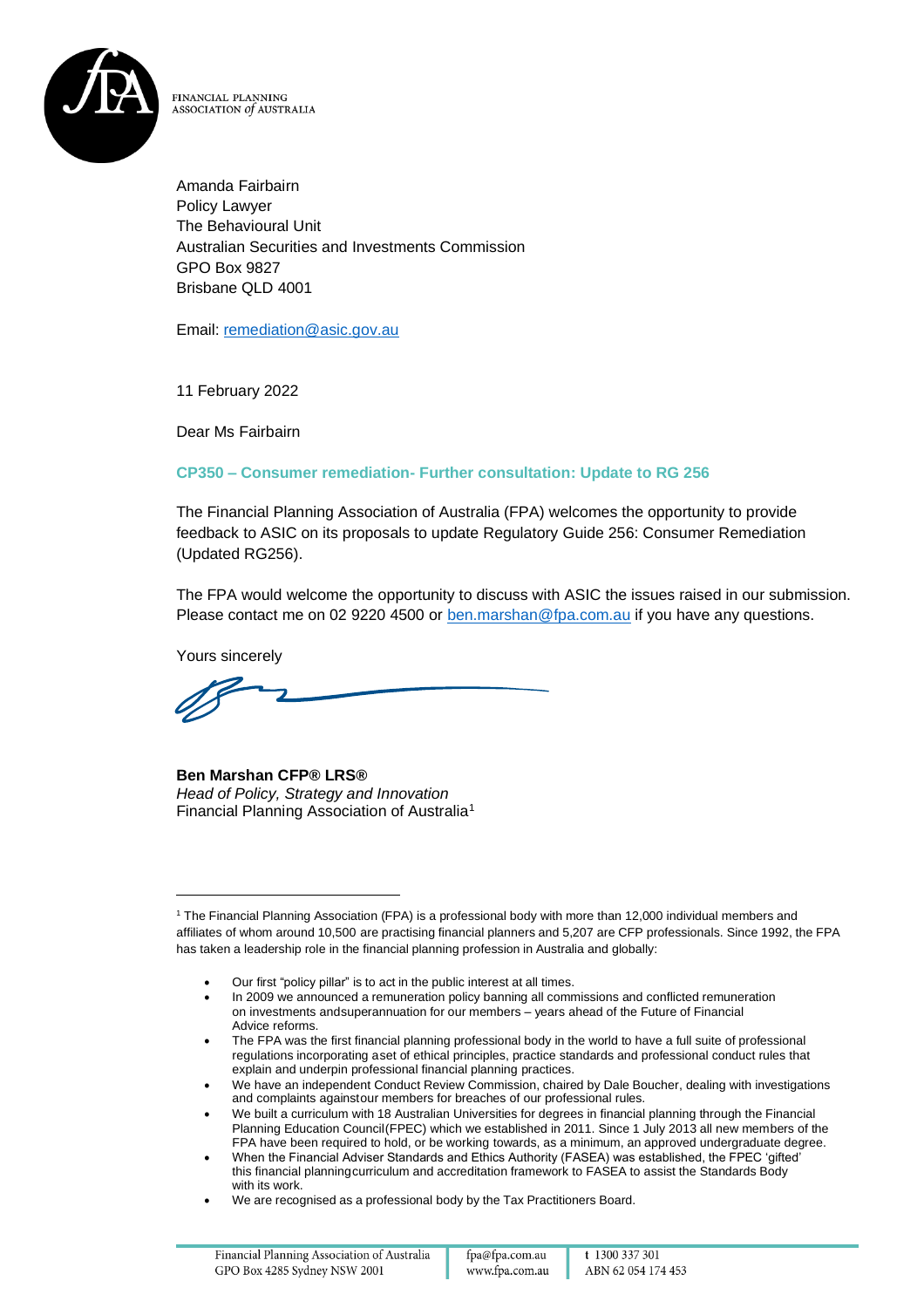

# ASIC CONSULTATION PAPER 350: CONSUMER REMEDIATION: FURTHER **CONSULTATION**

Prepared for the Australian Securities and Investments Commission

11 February 2022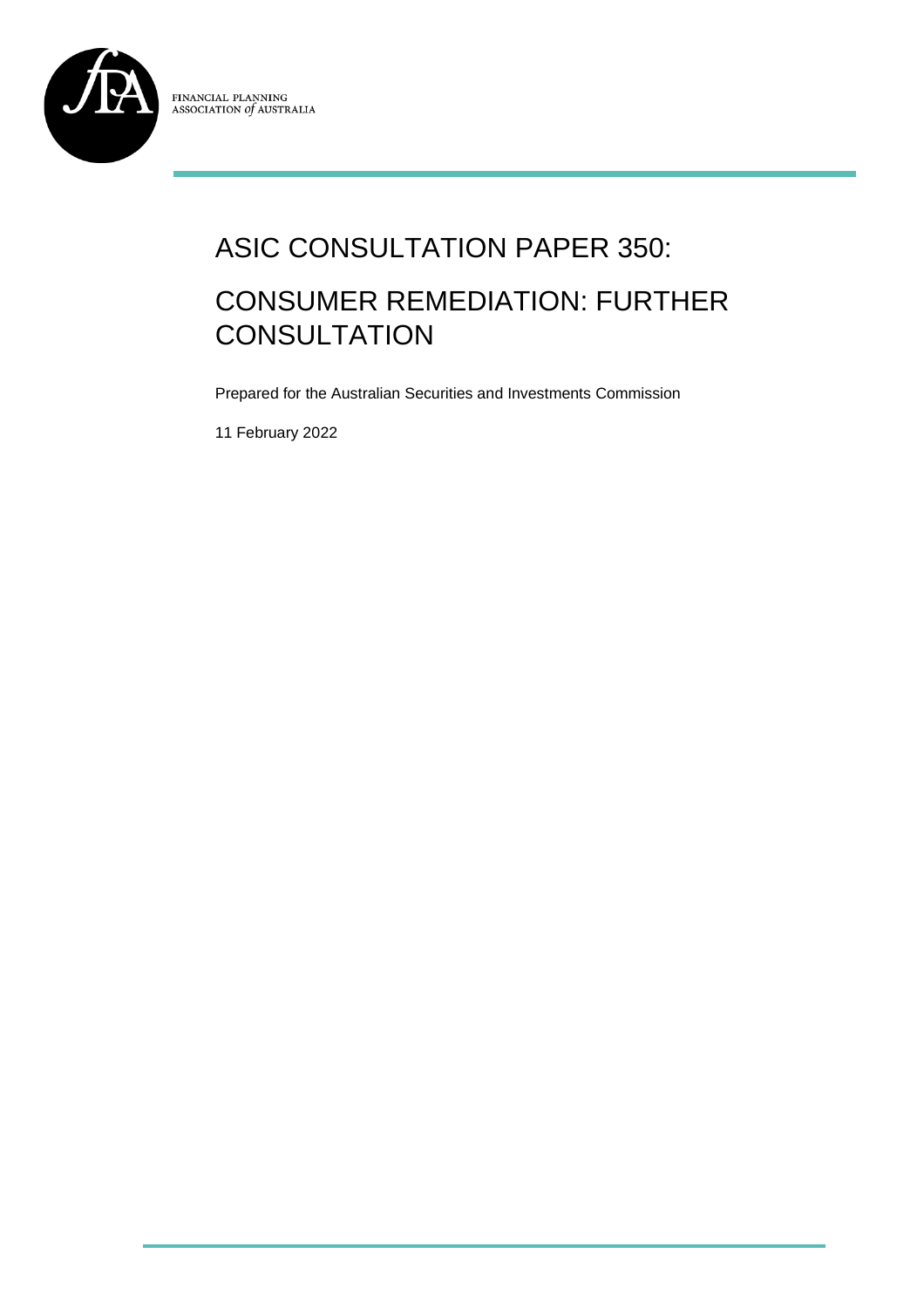# **A1Q1. General feedback**

The FPA supports measures to enhance the compensation of consumers who have suffered loss or detriment due to misconduct, and welcomes the development of an updated Regulatory Guide (Updated RG256) that aims to provide clarity and assistance to licensees in understanding how and when to undertake investigations and identify appropriate and efficient compensation for affected consumers.

## Key terms

Updated RG256 includes key terms that duplicate detailed definitions contained in the Financial Sector Reform (Hayne Royal Commission Response) Act 2020 (FSRC 2020 Act), which specifically apply to the breach reporting for all AFS licensees, and investigations and consumer compensation obligations for personal financial advice providers.

Applying additional definitions in the Updated RG256 risks creating a dual remediation framework and will unnecessarily complicate these obligations, drive up the cost, and reduce the efficiency of personal advice remediation programs with no additional benefits to financial advice consumers.

For example:

#### **Definition of remediation**

The current RG256 requires the licensee to remediate clients (monetary or non-monetary compensation) who have suffered loss or detriment where a systemic issue has been identified and to remediate those clients for any loss or detriment suffered (RG256.46).

We previously recommended a review of the following proposed definition of "remediation":

*A process to investigate the full extent of a failure, and where appropriate, return all consumers that have suffered loss as a result of the failure to the position they would have otherwise been in, as closely as possible.*

Identifying the "position the consumer would have otherwise been in" is a subjective measure as it would be dependent on multiple unknown variables that could result in a different outcome. This measure of remediation will create uncertainty for industry and consumers as it is open to interpretation and is not time-bound – that is, the "position the consumer would have otherwise been in" when; at what point in time and on what legislative rules and products available at that time?

In relation to an advice remediation, the 'position a consumer would have otherwise been in' would be dependent on the options available to the consumer at the time the failure occurred and many potential financial decisions the consumer may have decided to take at that time based on their circumstances.

Section 912EB(8) of the FSRC 2020 Act states that the licensee "take reasonable steps to pay the affected client an amount equal to the loss or damage within 30 days after the investigation is completed". The requirement set in primary legislation provides a clear legal definition of the remediation amount - that is it should be "equal to the loss or damage".

*The FPA understands ASIC's need to quantify the definition in the FSRC 2020 Act and recommends the definition of remediation to include "equal to the loss or damage to compensate the consumer as if the reportable situation/failure never occurred". This definition should apply to all relevant sections of the Updated RG246, such as beneficial assumptions.* 

CP350 currently refers to 'remediation' and 'initiating remediation' in many sections of the consultation paper. This does not make it clear for readers that, as defined in the key terms of CP350, 'remediation' is "a process to investigate the full extent of a failure".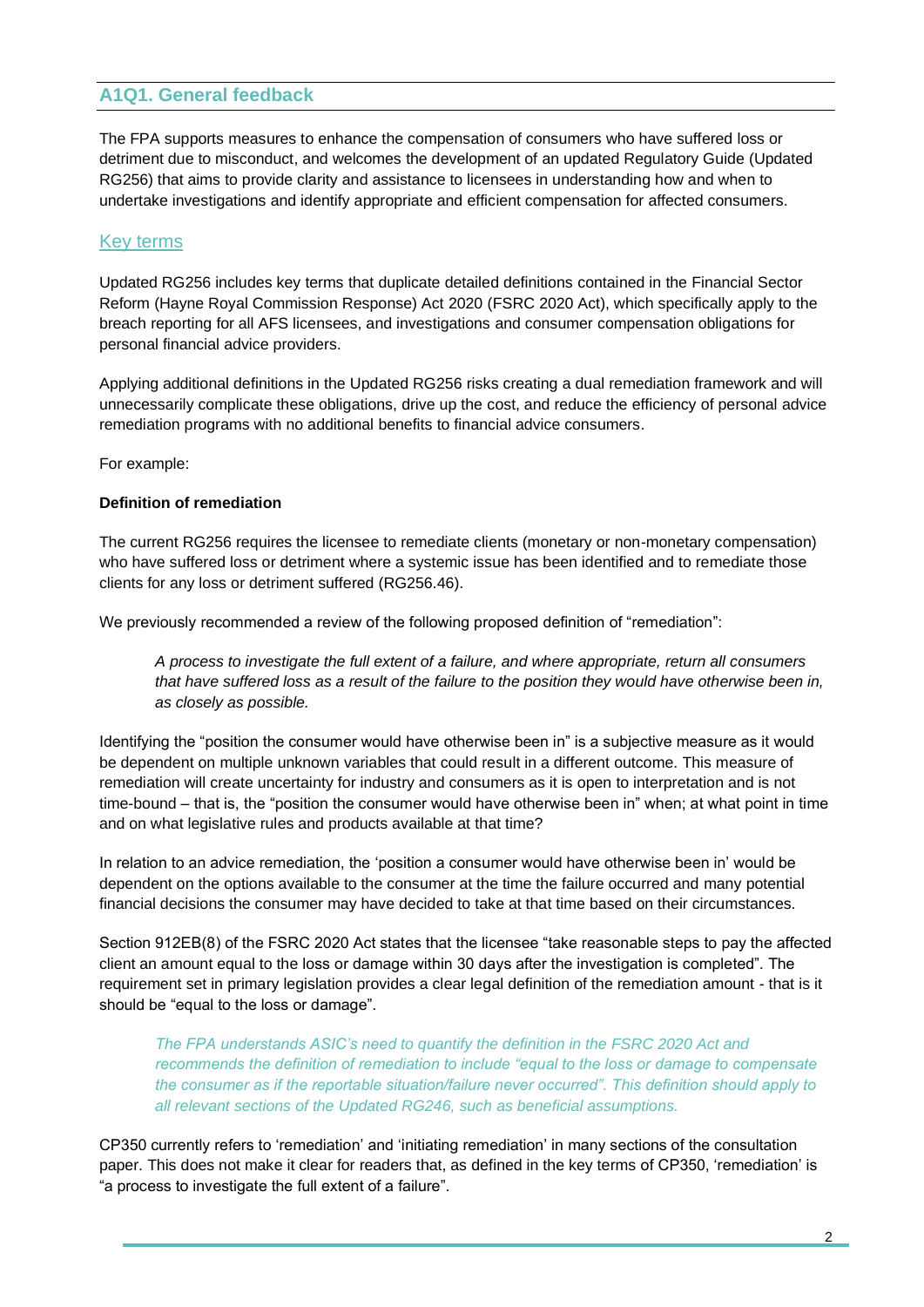*To ensure an accurate and consistent understanding of the ASIC guidance in line with the FSRC*  2020 Act, the FPA recommends the updated RG256 use the terminology 'investigation and *compensation'.*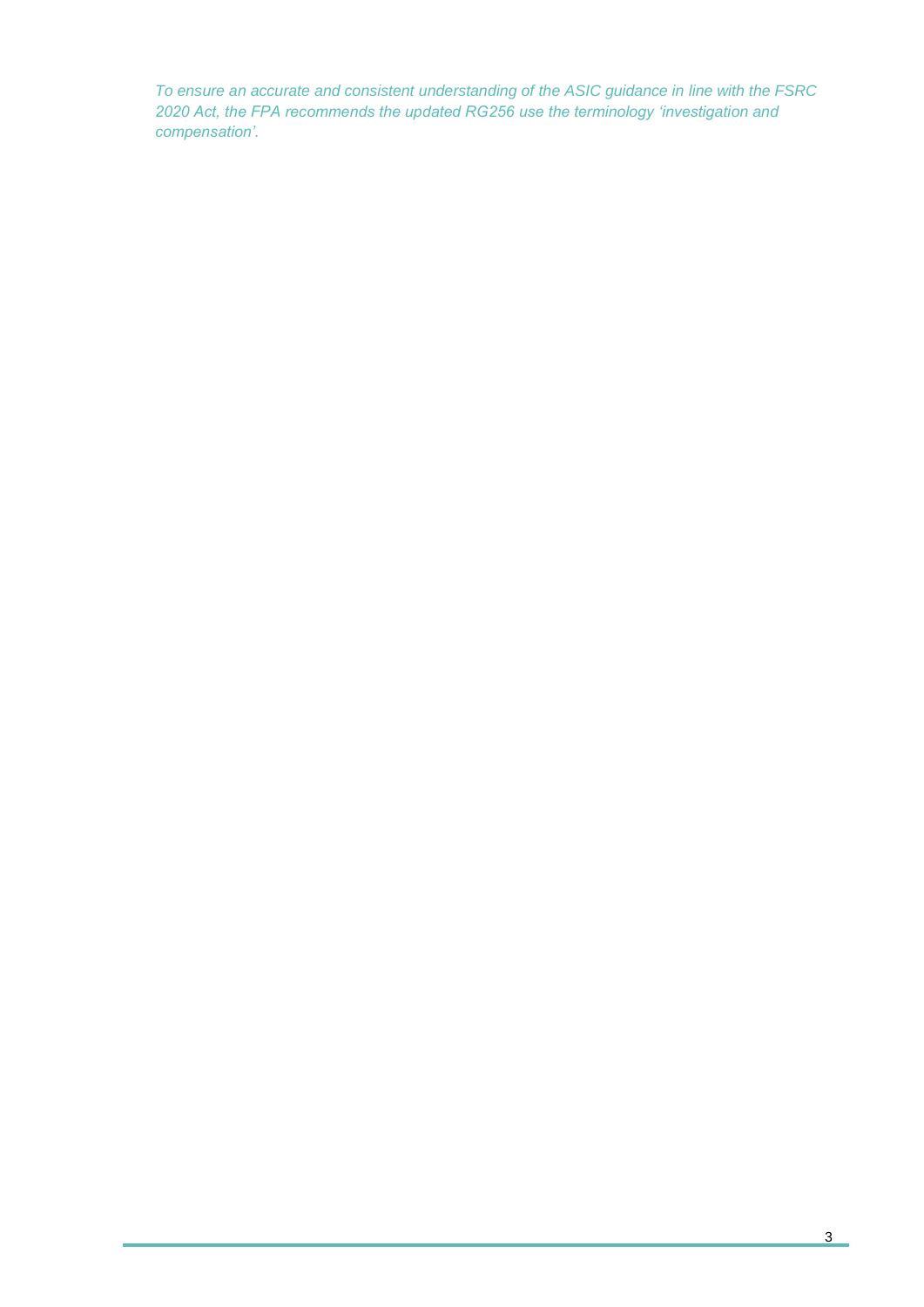# General feedback on proposed updates

#### **Application of Updated RG256**

The FPA supports the remediation of consumers who have suffered loss as a result of misconduct and breaches of the law. This consumer right should apply to all participants of the financial services sector.

We note that Updated RG256 (paragraph 6) is intended for:

"(a) Australian financial services (AFS) licensees, including limited AFS licence holders;

(b) Australian credit licensees (credit licensees); and

(c) retirement savings account (RSA) providers."

We note the original Consultation Paper 335 included broader 'trustees of regulated superannuation funds' in the target for the updated RG 256, but was removed in Updated RG256. The current proposed wording only covering RSAs, of which are there only nine<sup>2</sup> of these funds in existence at the current time and not that popular given the evolution of the superannuation industry and other options available in the market place.

As a government mandated investment, there are over 20 million superannuation accounts owned in Australia, and hence it is essential that the consumer-focused remediation principals apply to this class of products. The table below shows the size of the superannuation industry and the number of individual superannuation accounts (excluding small superannuation funds and RSAs):

| Type of fund  | Total assets (\$ billion) | <b>Number of accounts</b><br>(June 2020) |
|---------------|---------------------------|------------------------------------------|
| Corporate     | 62                        | 0.3 million                              |
| Industry      | 939                       | 11.3 million                             |
| Retail        | 697                       | 8.1 million                              |
| Public sector | 789                       | 3.5 million                              |

Source: APRA Statistics – September quarter 2021 and APRA annual statistics for no. of accounts

*The FPA recommends the Updated RG256 applies also to trustees of regulated superannuation funds (but not SMSFs), approved deposit funds and pooled superannuation trusts.*

#### **Scalability**

The FPA supports the introduction of clear and flexible quidance that specifically permits the *scalability of an investigation once initiated, as outlined in paragraphs 35 - 39 of Updated RG256.* 

*The FPA recommends ASIC monitor licensees' interpretation of this guidance to ensure:*

• *investigations and compensation in relation to significant misconduct including conduct constituting gross negligence or serious fraud, as per s 912D(2) of the FSRC 2020 Act, are not being inappropriately scaled, and*

<sup>2</sup> https://www.apra.gov.au/list-of-institutions-offering-retirement-savings-accounts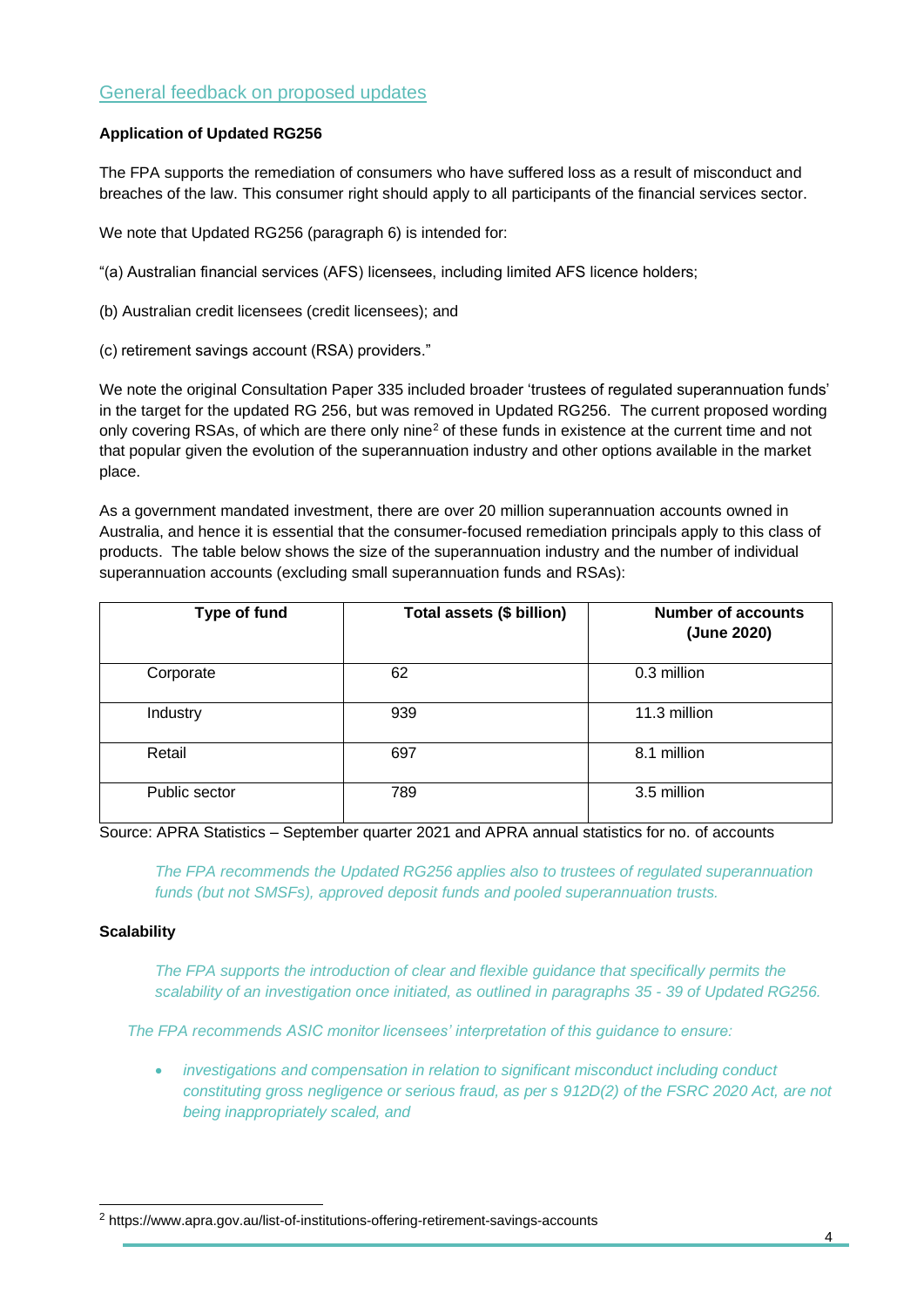• *licensees are confident about the ability to scale investigations and remediations, and do not unnecessarily over engineering simple investigations and remediations that could and should be scaled to deliver efficient and effective consumer outcomes.*

#### **Consistency with the Financial Sector Reform (Hayne Royal Commission Response) Act 2020**

The FSRC 2020 Act received Royal Assent on 17 December 2020. Schedule 11 of this FSRC 2020 Act introduced a new legal framework for breach reporting, investigations, and consumer remediation for financial services licensees, which commenced on 1 October 2021. The new obligations include definitions, timeframes for conducting advice investigations, identifying and communicating with affected consumers, and compensation requirements, for example.

The FPA appreciates that ASIC proposes to extend the application of the obligations in RG256 to other financial services licensees and product providers who are not subject to the investigation and compensation provisions in the FSRC 2020 Act.

However, many of the requirements and definitions in RG256 do not appear to clearly fit under the new provisions in the primary legislation. The FPA is concerned that this may create a parallel set of investigation and compensation requirements for personal financial advice providers, which will only serve to confuse licensees and complicate remediation programs for consumers. This has the potential to drive up the cost and timeframes of personal advice remediations, while providing no additional compensation benefit for affected consumers.

*The FPA recommends the related guidance from the Regulator clearly cite and integrate the obligations in the FSRC 2020 Act throughout the Updated RG256: Consumer remediation guidance, to help licensees understand and embed the new legal requirements in their business, rather than create a dual process that advice providers would need to comply with.*

#### **Remediation flexibility**

*The FPA acknowledges the expectation that 'reasonable endeavours' are to be taken to make remediation payments in the Updated RG256.* 

However, the requirement to pay a significant remediation bill over a 30-day period, as contained within the FSCR 2020 Act in relation to 'reportable situations' has the potential to bankrupt a small business, impacting its ability to pay the compensation owed. Depending on the type and severity of the breach related to the remediation, the continued operation of a small business could ensure compensation funds are available, benefiting affected consumers.

*The FPA supports the rights of consumers to be remediated appropriately and in a timely manner. However, we recommend flexibility be given for the payment of compensation by small licensees, to be considered and approved by ASIC on a case-by-case basis where a licensee is obligated to meet the requirements of the FSCR 2020 Act.* 

*A licensee who has gained ASIC approval as meeting the strict criteria would be required to make a written offer of compensation to affected clients within 30 days of the completion of the investigation (as per the timeframe in the FSRC 2020 Act) that includes the ASIC approved payment plan (see following example)*

For example, a small financial planning licensee of five financial planners identified an administrative error that had been in place for a five-year period. The licensee fixed the error as soon as it was detected. As the investigation was inconclusive as to which clients were or were not affected, the licensee decided to remediate all 2,000 clients of the practice. The investigation found the maximum loss or damage any client suffered as a result of the administrative error was \$150. With compensation totalling \$300,000, the licensee agreed to remediate each client \$150 in three \$50 payments over consecutive months. The remediation payment plan was set out in the offer of compensation provided to each client within 30 days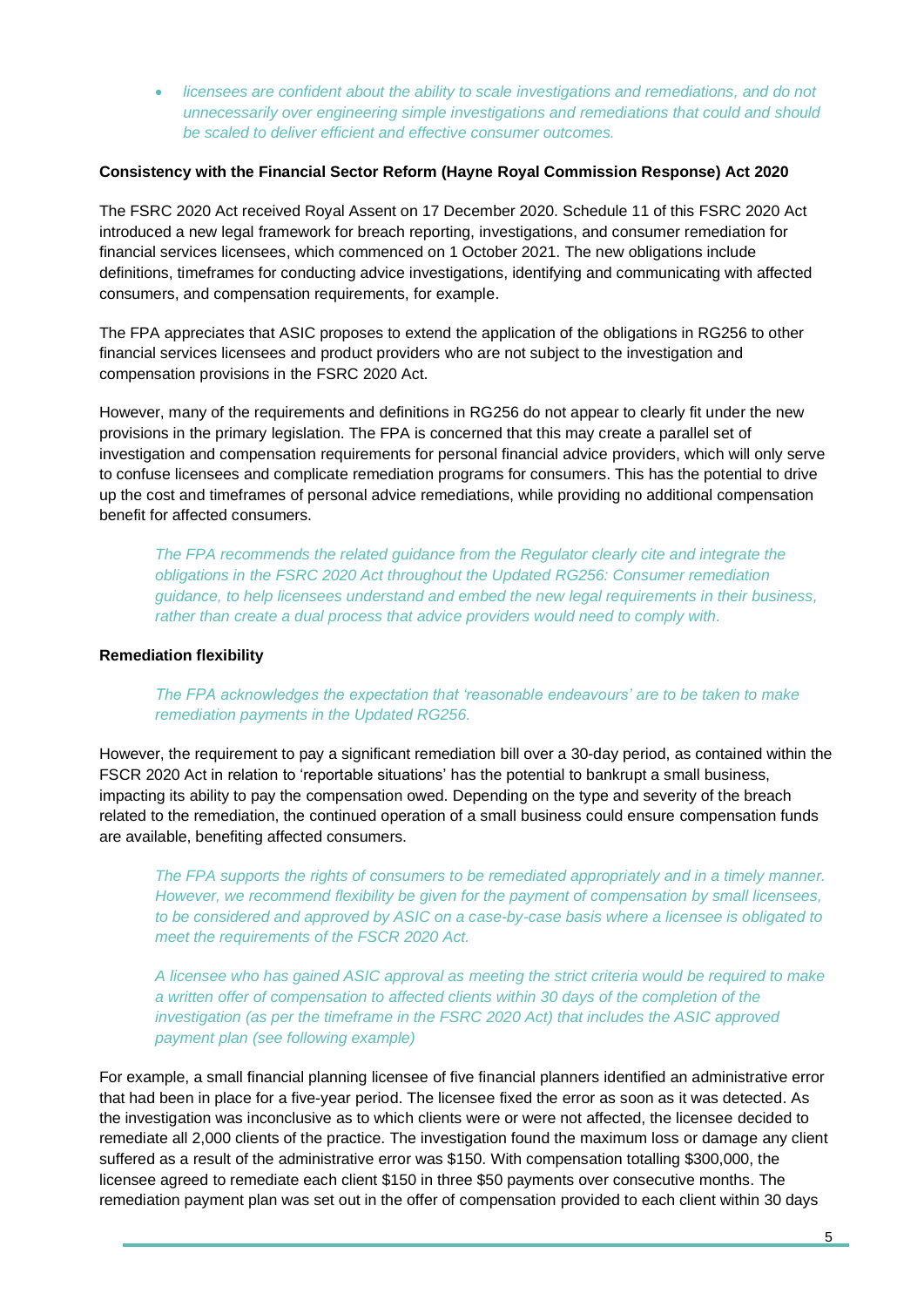of the completion of the investigation. The first payment was made via bank transfer within five days of providing the offer of compensation to clients.

#### **Tiered approach to initiating remediation**

*The FPA agrees with the removal of the two-tiered model in the Updated RG256 to initiate remediation, offering simplicity and more clarity. This assists with the scalability of undertaking remediation and objectivity.* 

#### **Product failures**

*The FPA welcomes the removal of the notion that it may not be appropriate to remediate product failures. This was contradictory to the intent of the Product Design and Distribution Obligations (DDO) in RG274. As recommended in our previous submission, consumers must have confidence when purchasing a financial product. We note the inclusion of references to both products and services throughout the Updated RG 256, which addresses this concern also. For example, paragraph 25.*

#### **Definition of misconduct or other failure**

*The FPA welcomes the updated terminology to provide greater clarity to define 'misconduct or other failure', covering a broad, non-exhaustive list of possible sources of misconduct or other failure, not just limited to 'reportable situations'.* 

However, we note the inclusion of industry codes of conduct in paragraph 26 of the Updated RG256.

Industry and professional codes play a vital role in setting and documenting consumers' standards and expectations specific to a financial services sub sector to complement obligations in the law and regulations in protecting consumers. In relation to financial advice, the large majority of personal advice providers are members of a professional or industry code, even though many of the codes are voluntary. Applying Regulator imposed remediation obligations to a voluntary code has the potential to alienate signatories to professional and industry codes, which will significantly undermine the consumer protection role such codes play in the regulatory environment.

Tying the remediation obligations in the law and industry codes of conduct together presents practical implementation issues. For example (but not limited to):

- If ASIC includes in RG256 a mandatory requirement to consider industry codes in remediation, it is natural to assume that there must be some regulatory oversight to ensure licensees are meeting this requirement. However, professional and industry bodies do not enforce or have the authority to enforce the law – this is the role and responsibility of the Regulator; and a Regulator does not have the legal authority to have oversight of an industry code. If the Regulatory Guidance obliged licensees to remediate affected consumers for loss or damage caused by a breach of an industry code of conduct, who would be responsible for monitoring compliance with the code to ensure that there were no breaches of the remediation requirements? To ensure there are no breaches of the remediation requirements in relation to an industry code, the same body would need to ensure that no breaches of the industry code were missed by the licensee.
- This in turn may impose the investigation requirements in the law on the code of conduct provisions. However, the investigation requirements in the law apply to licensees. Not all industry codes apply to the licensee that is subject to ASIC's oversight of the provisions in the law. For example, the FPA Code of Professional Practice applies to practitioner members of the FPA, who are individuals, not licensees.
- The contract binding industry participants to the industry code obligations is usually between the participant and the industry body, not the Regulator.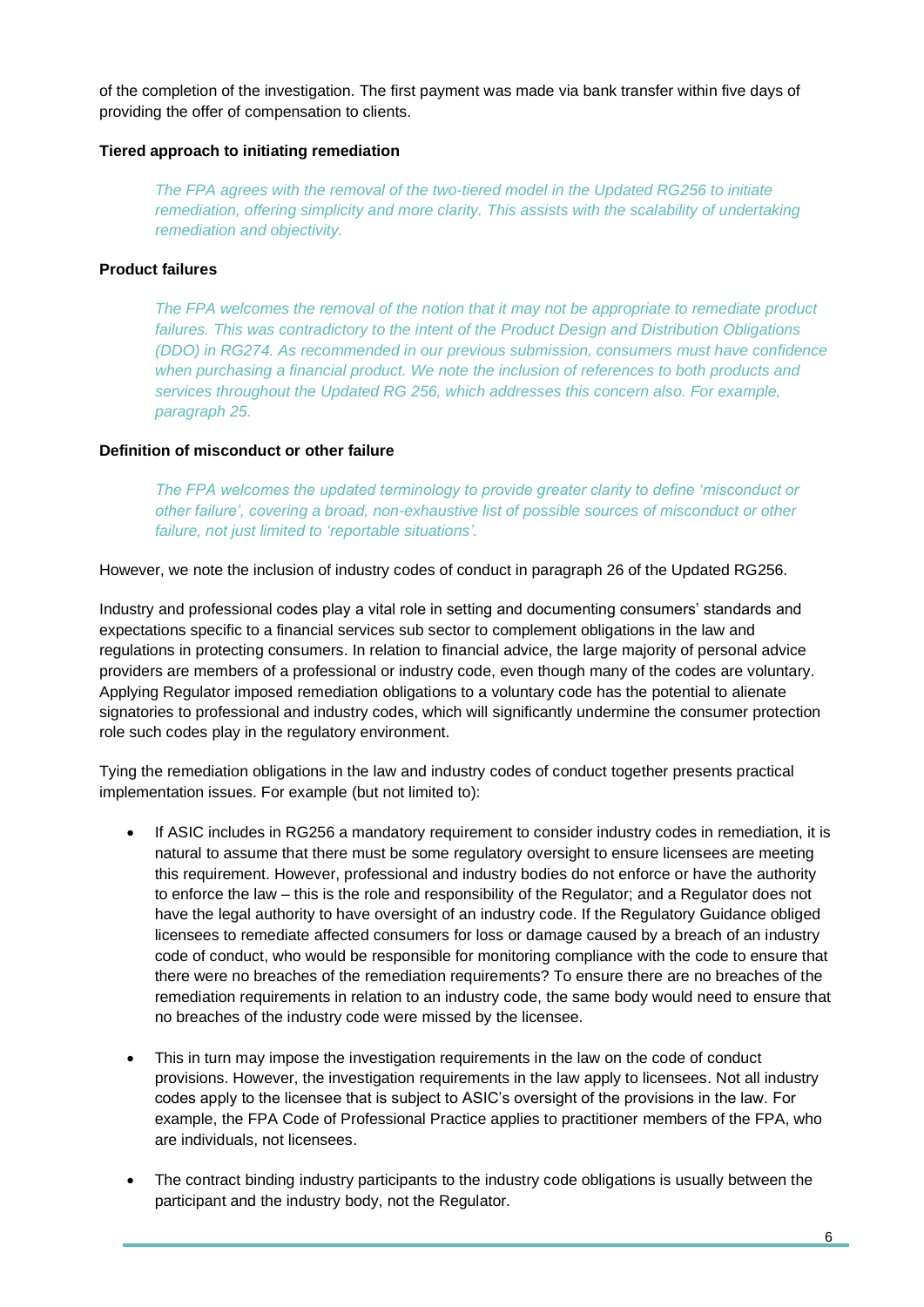- Commonly industry and professional codes do not specifically provide for consumer compensation or redress. For example, sanctions for breaches of the FPA Code include that the member provides the services again at no cost or at reduced cost; and that the member provides an undertaking that may provide for corrective action or rectification of a matter or circumstance relating to the breach, including complying with the directions of the Conduct Review Commission within a reasonable period.
- As industry and professional codes are predominately voluntary, requiring licensees to consider codes in remediations will not be applied consistently across licensees as not all businesses or individuals are signatories to such codes.

While industry codes of conduct serve to codify and document consumers' standards and expectations at an industry sub sector level, it is the FPA's experience that where a breach of the FPA Code has caused consumer detriment it is commonly also a 'reportable situation' under the Corporations Act to which RG256 would likely apply. When a breach of the law is suspected, the investigation of the suspected breach is referred to the Regulator to action. Applying remediation obligations to industry codes may duplicate the investigative process and increase compliance and remediation costs in situations where consumers who have suffered detriment because of a breach of the law are already required to be remediated.

*The FPA recommends the removal of reference to industry codes in paragraph 26 of the Updated RG256, or specific clarification provided that this is relevant for enforceable code provisions and legislated codes only.* 

*In addition to the above, the FPA recommends the definition of "loss" align to that contained within section 912EB of FSRC 2020 Act, that the consumer has a "legally enforceable right to recover the loss or damage" be an expectation in the initiation of remediation. This would impact a number of paragraphs, including 21, 26 and 28 in the Updated RG256, as well as impact on beneficial assumptions.* 

#### **Legally enforceable right**

Section 912EB of the FSRC 2020 Act requires licensees to investigate and compensate consumers where "the affected client has a legally enforceable right to recover the loss or damage from the licensee".

It may be unclear to licensees when a consumer has a legally enforceable right to recover loss.

*The FPA recommends ASIC include reference in the updated RG256 on what constitutes a consumer's 'legally enforceable right to recover loss', by reference to ASIC Information Sheet 259- Complying with the notify, investigate and remediate obligations.* 

#### **Remediation review period**

The FPA notes that the starting point for the remediation review period be "when they [the licensee] reasonably suspect the misconduct or other failure first caused loss to a consumer" (paragraph 70 of Updated RG256), as was contained in Consultation 335.

The FPA agrees with ASIC's statement that "If licensees have adequate systems and processes in place to identify misconduct or other failures promptly, the review period for any remediation should rarely exceed any record retention requirements, and licensees will not have to consider using assumptions to account for absent records." (Paragraph 71 of Updated RG256). Industry practices have changed to stamp out such misconduct and embrace the new regulatory requirements. Breach reporting and penalties have been significantly strengthened, as have ASIC's enforcement powers.

However, the FPA is concerned that the proposal that "…licensees should be able to determine, based on available information, of when they reasonably suspect the misconduct or other failure first caused loss to a consumer. This should always be a licensee's starting point for the remediation review period." (paragraph 70 of Updated RG256) requires the licensee 'look back' as far as possible, with no end date, with a view of 'finding' something that may not exist. In many cases, this may unnecessarily drive up the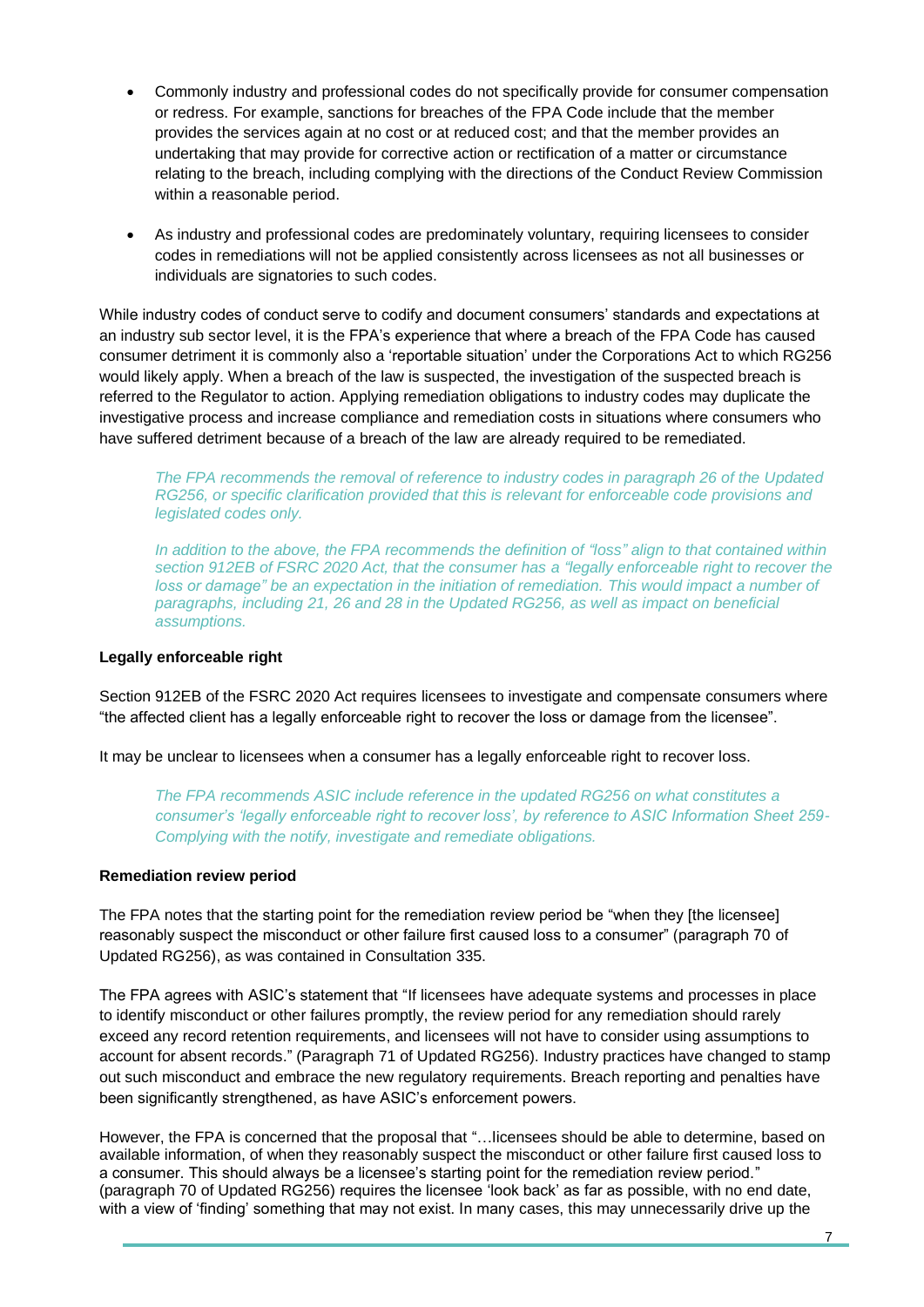cost of the remediation program with no benefit to the consumer, is against the principles of natural justice and procedural fairness, and may exceed the statutes of limitations for negligence within the law.

Significant complications have arisen in recent remediation programs when the look back period extended beyond the seven-year record keeping requirements. This has led to the need to use assumptions in the investigation and remediation process.

This proposal must balance a consumer's right to compensation and the principles of natural justice and procedural fairness. However, look back periods beyond the current seven years can result in issues with professional indemnity insurance time limitations, particularly if different licensees are involved in the investigation and the remediation requires negotiation on the liability of each party. As this proposal effectively removes the statute of limitations in relation to remediation, it may give rise to firms phoenixing themselves for the purpose of mitigating risk.

The FPA believes there may be merit and justification for a look back period to extend beyond the current seven-year period depending on the type, severity and scale of the 'misconduct or other failure'.

*The FPA recommends further consultation and consideration be given to a scaled implementation of the starting point of the remediation review period. For example:*

- *1. the relevant period for a remediation should begin on the date a licensee reasonably suspects the 'misconduct or other failure' first caused loss to a consumer, with a cap of a look back period of seven years,*
- *2. in the case of a 'reportable situation' that involves, or is suspected to involve, conduct constituting gross negligence or serious fraud, as per s 912D(2), the seven-year cap should not apply,*
- *3. the investigation must be against the advice standards in place at the time that 'reportable situation' or error occurred.*

*The impact of this suggested proposal on PI insurance, current record keeping practices and regulatory requirements should be investigated through extensive and broad consultation to understand and address any issues this may create, including the need for a clear and appropriate transition.* 

Extensive consultation on the impact of this suggested scaled proposal on record keeping requirements is necessary given the 5-year penalty for breaching s912EC(1) of the FSRC 2020 Act, and the current record keeping requirements currently set at 5, 6 and 7 years in various Commonwealth laws.

#### **Scoping assumptions**

ASIC proposes that in determining which consumers should be included in the remediation (scoping assumptions), beneficial scoping assumptions should benefit consumers by preferencing inclusivity rather than exclusivity (i.e., the assumptions widen the net to capture more consumers rather than less).

Section 912EB(1)(c) of the FSRC 2020 Act requires licensees to investigate when:

(c) there are reasonable grounds to suspect that:

(i) the affected client has suffered or will suffer loss or damage as a result of the reportable situation; and

(ii) the affected client has a legally enforceable right to recover the loss or damage from the licensee.

*The FPA recommends ASIC's guidance on beneficial scoping assumptions should include the requirement in the FSRC 2020 Act to determine that the client has a legally enforceable right to*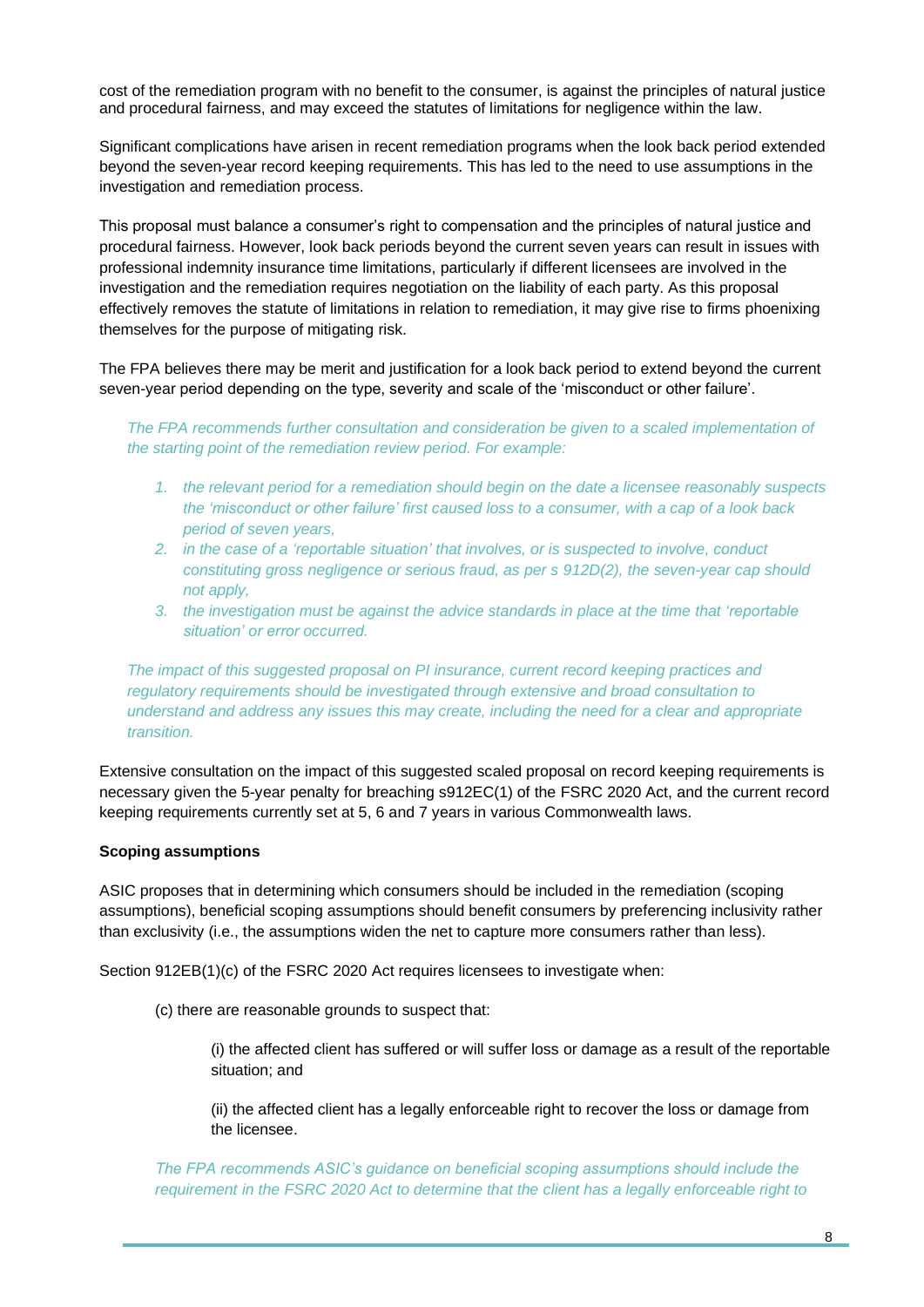*recover the loss or damage, which is in line with the recommendations to the definition of 'misconduct or failure' outlined earlier in the FPA's response.*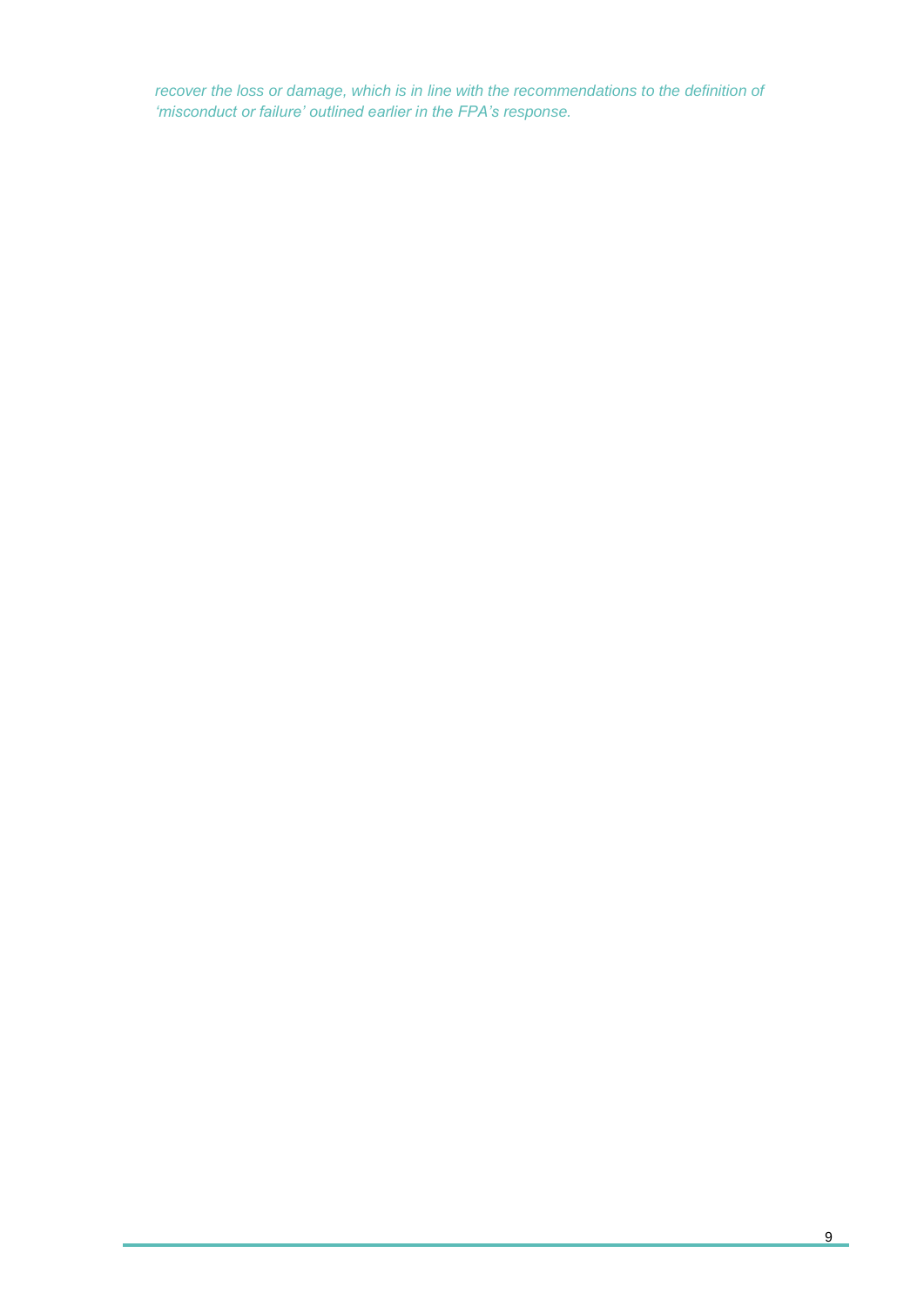# **A1Q2. PRACTICAL CHALLENGES ASSOCIATED WITH APPLYING UPDATED RG256**

#### **Timeliness of information for remediation calculations**

As noted in our previous submission, a recurring issue highlighted by our FPA members is that of timeliness of receiving a response to requests for information from fund managers and product providers to enable the advice provider to determine the actual loss.

*The FPA recommends ASIC consider guidance to require financial services providers to cooperate with remediation programs and investigations undertaken by other licensees, and provide timely responses to requests for information, particularly in relation to fund / product performance.*

#### Interaction with other requirements

#### **Product Design and Distribution Obligations (DDO)**

The FPA notes the Product Design and Distribution Obligations (DDO) in RG274 in relation to consumer redress and compensation include the following:

*RG 274.245 If a consumer suffers loss or damage due to an entity's breach of the design and distribution obligations in s994B, 994C, 994D, 994E(1) or (3), they can seek to recover that loss or damage in court by taking action against the entity.*

*RG 274.246 The court may award compensation for loss or damage.*

*RG 274.247 We can apply to the court seeking orders to redress, prevent or reduce the loss or damage suffered by non-party consumers when there has been a breach of the design and distribution obligations set out in s994B, 994C, 994D, or 994E(1) or (3) that has caused, or is likely to cause, non-party consumers to suffer loss or damage.* 

*Note: Non-party consumers are persons who have not been a party to proceedings under the Corporations Act in relation to the contravening conduct: see s994P.* 

*RG 274.248 When a consumer has suffered loss or damage—whether monetary or non-monetary or both—as a result of an entity's breach of the design and distribution obligations, we expect that the entity will remediate the consumer.* 

*Note: See also Regulatory Guide 256 Client review and remediation conducted by advice licensees (RG 256), which sets out our guidance on client review and remediation.*

It is currently unclear how RG256, RG274 and the requirements in the Treasury Laws Amendment (Design and Distribution Obligations and Product Intervention Powers) Act 2019, interact to provider clear and appropriate avenues and outcomes for consumer remediation and compensation against product provider failures.

*The FPA recommends ASIC address the interaction between this Updated RG256 and the Product Design and Distribution Obligations more clearly.*

#### **ASIC's Financial Services and Credit Panel (FSCP)**

The Financial Services and Credit Panel (FSCP), the single disciplinary body can impose sanctions on relevant providers found to have breached the Financial Planners and Advisers Code of Ethics, including sanctions include requiring the relevant provider to 'provide the services to the retail client again at no cost, or to reduce or waive fees', and 'require specified corrective action'. It also states: "Under s1324 of the Corporations Act, any person may recover damages for a contravention of the Corporations Act, including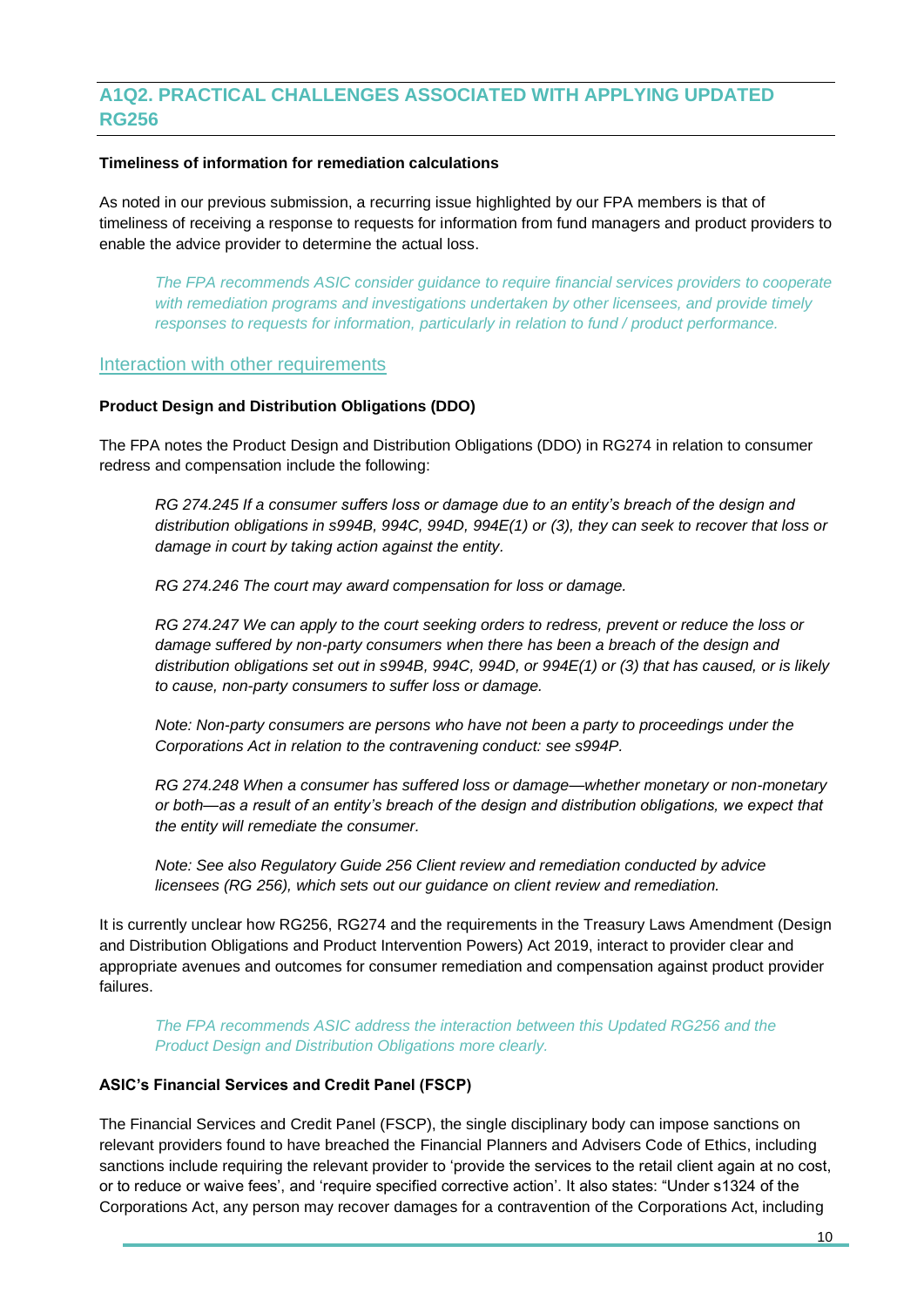a contravention of s921E through a breach of the Code" (paragraph 14). These requirements coupled with the requirements of the Updated RG256 create duplication and inconsistency and require clarification on what should apply when multiple requirements apply. This invertedly puts the industry at risk as too many requirements could fall into any category, with a fine line between when this is required, increasing further risk of breach of the requirements

*The FPA recommends:*

• *including in the Updated RG256, details of the interaction of the licensee remediation obligations, and the enforcement of the FASEA Code by the FSCP, or the rights of the consumer to recover damages for a contravention of s921E under s1324 of the Corporations Act.*

# **Timeframes**

The current RG256 and Updated RG256 details interactions between investigations and remediation, and a licensee's IDR processes and EDR scheme, including a requirement that complaints received through IDR and transferred to a remediation investigation must still meet the IDR timeframes.

Regulatory Guide 271: *Internal Dispute Resolution*, released July 2020, states that an 'IDR response' - a written communication from a financial firm to the complainant, informing them of the final outcome of their complaint at IDR (either confirmation of actions taken by the firm to fully resolve the complaint or reasons for rejection or partial rejection of the complaint) (RG 271.53 ) – must be provided to a complainant no later than 30 calendar days after receiving the complaint (RG 271.56).

In addition, the new requirements in sections 912EA and 912EB of the FSRC 2020 Act set detailed and specific timeframes for investigations and compensation, which are different to ASIC's IDR timeframes. For example, s912EB of the FSRC 2020 Act requires that:

*(4) The investigation must be completed as soon as is reasonably practicable after it is commenced.*

*(5) The financial services licensee must take reasonable steps to give the affected client a notice of the outcome of the investigation:*

*(a) in writing within 10 days after the completion of the investigation;* 

Under s912EB of the FSRC 2020 Act, a financial services licensee must conduct an investigation if there are reasonable grounds to believe that a 'reportable situation' has arisen and that the affected client has suffered or will likely suffer loss or damage as a result of the reportable situation. Civil penalties apply to a breach of this obligation, including a breach of the timeframes set in s912EB(5).

The FPA suggest consideration must be given to the appropriateness of applying IDR requirements and timeframes to consumer complaints that are also captured under the investigation and compensation requirements introduced by the FSRC 2020 Act.

*The FPA recommends RG256 be updated:*

- *in line with the new legislated requirements for investigations and compensation of 'reportable situations', and*
- *to provide guidance to licensees on the process for transferring any IDR complaints that are found to meet the new definition of a 'reportable situation', and the new investigations and compensation obligations in s912EA and s912EB of the FSRC 2020 Act, to the appropriate licensee remediation process or program. The guidance should be clear that such complaints must comply with the investigation and compensation requirements and timeframes in the FSRC 2020 Act, not the IDR timeframes.*